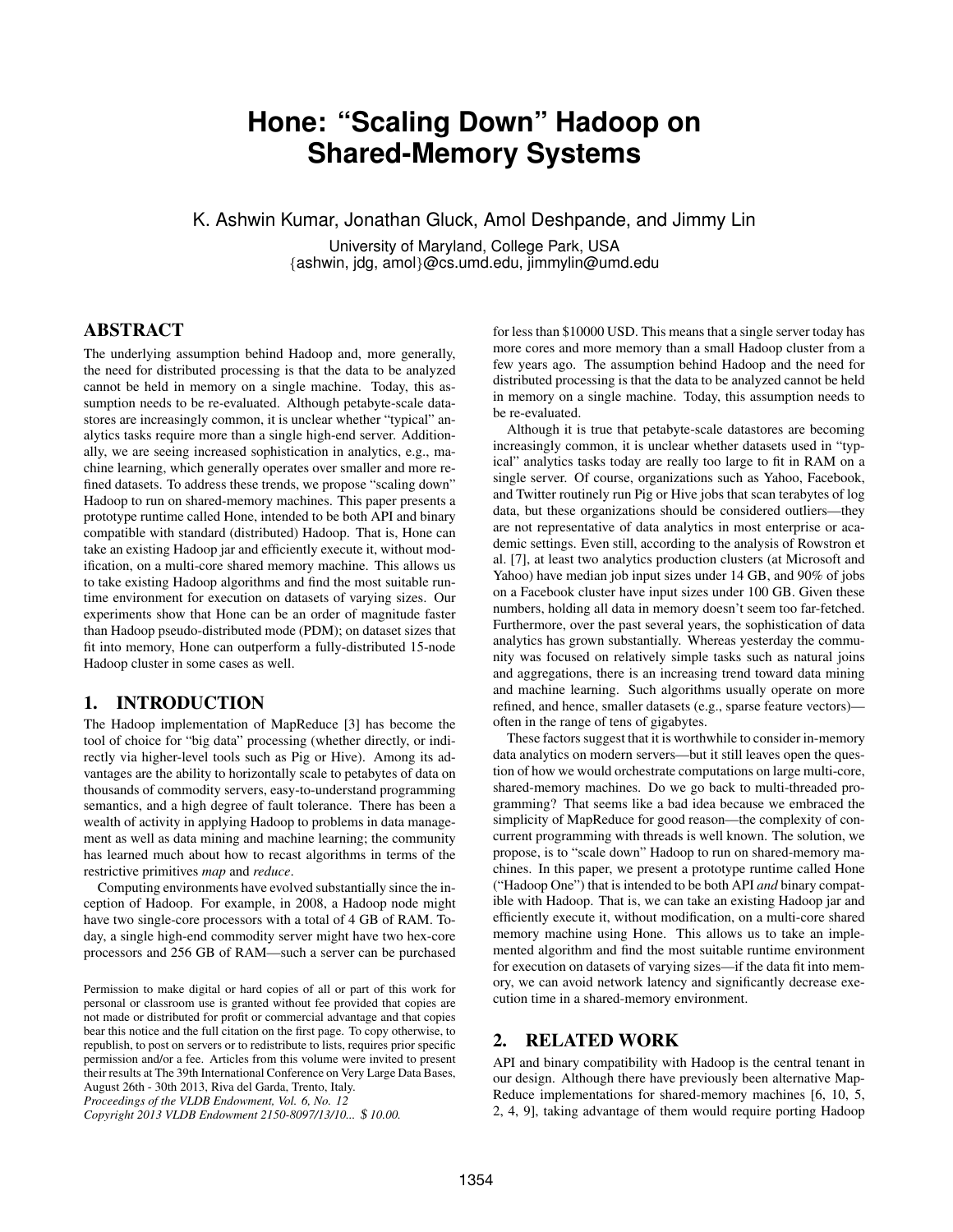

Figure 1: Hone system architecture

code over to another custom API. In contrast, Hone is able to leverage existing implementations—in this paper, we present experiments on a number of "standard" MapReduce algorithms (word count, PageRank, etc.) as well as a Hadoop-based implementation of Latent Dirichlet Allocation (LDA) [12], comparing the performance of Hone on a single shared-memory machine with a 15-node Hadoop cluster. This LDA implementation was itself a major research effort, and demonstrates API and binary compatibility on "non-toy" code.

Closest to our system is the work of Shinnar et al. [8] who proposed a system called M3R. However, they mainly focus on scaleout architectures, whereas we focus explicitly on scale-up on a single shared-memory machine. M3R is implemented in the X10 language: although X10 interoperates with Java, the M3R system introduces an additional layer of indirection that we feel is unnecessary. Similarly, Spark [11] is specifically optimized for scale-out architectures and provides limited multi-core scalability on a single machine. Moreover, it is not Hadoop API compatible and thus represents a different point in the design space.

## 3. SYSTEM ARCHITECTURE

We describe the Hone system architecture, shown in Figure 1:

Map stage: Analogous to Hadoop, this stage applies the map function on the input dataset to emit intermediate (key, value) pairs. Each mapper is handled by a separate thread, which consumes the supplied InputSplit and processes input records according to the user-specified InputFormat. As with Hadoop, the total number of mappers is determined by the number of input splits. This stage uses a standard thread-pooling technique to control the number of parallel mapper tasks. Mappers in Hone accept input either from disk or from a 'namespace' residing in memory (more below).

Sort stage: Hone sorts intermediate (key, value) pairs emitted by the mappers per the standard contract defined by the MapReduce model. Sorting is handled by a separate thread pool with a builtin load balancer. If the sort streams grow too large then an automatic splitter determines the optimal split size, efficiently splits the streams on the fly, and performs parallel sorting on the split streams. This splitting information is passed on to the reduce stage so that proper stream assignment is performed on the reducers. One can also specify the stream split size in the configuration.

Reduce stage: A reducer in Hone applies a reduce function on intermediate (key, value) pairs emitted by mappers. Depending on how mappers interact with reducers as discussed below, reducers may have to apply the partitioning function on the key to gather the appropriate (key, value) pairs. A reducer either writes output to disk or it can store output in memory for further iterative processing.

MapReduce interaction module: Running MapReduce on multicore shared memory machines creates interesting possibilities in the way mappers interact with reducers. For example, one option is that each mapper emits intermediate (key, value) pairs in a corresponding output stream, and each reducer iterates through the stream corresponding to each mapper and ingests (key, value) pairs as determined by the partitioner. In another possibility, each mapper emits intermediate pairs into  $r$  (number of reducers) streams by applying the partitioner to every emitted (key, value) pair. In this case, each reducer only needs to access a single stream. Hone provides a flexible way of controlling these interactions through a user-specified option, by providing three different MapReduce interaction models: *pull-based*, *push-based* and *hybrid*. In the pullbased approach, each mapper emits keys into  $r$  streams, where  $r$ is the number of reducers. Each mapper applies the partitioning function to assign (key, value) pairs to one of the  $r$  corresponding streams. If  $m$  is the total number of mappers then there will be a total of  $m \times r$  intermediate streams. In the sort stage, these  $m \times r$ intermediate streams are sorted in parallel. In the reduce stage, each reducer thread "pulls" the appropriate (key, value) pairs from the appropriate  $r$  streams. In the push-based approach, there are only r intermediate streams, each corresponding to a reducer. Each mapper emits intermediate (key, value) pairs directly into these  $r$ streams (as determined by the partitioner)—in this way, the (key, value) pairs are "pushed" to the reducers. Because the  $r$  streams in this case are being updated by  $m$  mappers in parallel, the streams must be synchronized. In the *hybrid* approach,  $k(1 \lt k \lt m)$ streams are maintained for each reducer and (key, value) pairs emitted by mappers for a particular reducer are distributed among the streams corresponding to that reducer.

Namespace manager: This module manages memory assignment to enable data reading and writing for MapReduce jobs. It converts filesystem paths that are specified in the standard Hadoop API into an abstraction we call a 'namespace': output is directed to an appropriate namespace that resides in memory, and, similarly, input records are directly consumed from memory as appropriate.

## 4. CHALLENGES

This section discusses the key challenges in performing large-scale analytics on shared-memory, multi-core platforms on the Java Virtual Machine, and how we addressed them in Hone.

Runtime Memory Consumption: To seamlessly support Hadoop code on a multi-core shared memory system, we made a design decision to implement Hone completely in Java, which meant contending with the limitations of the language. In Hone, each mapper task thread competes for shared resources with other mapper threads running in parallel. Thus, we must be careful about the choice of data structures, the number of object allocations, dereferencing of objects for better garbage collection, and so on. Standard Java programming practices scale poorly to large datasets. For example, consider a naive implementation of MapReduce using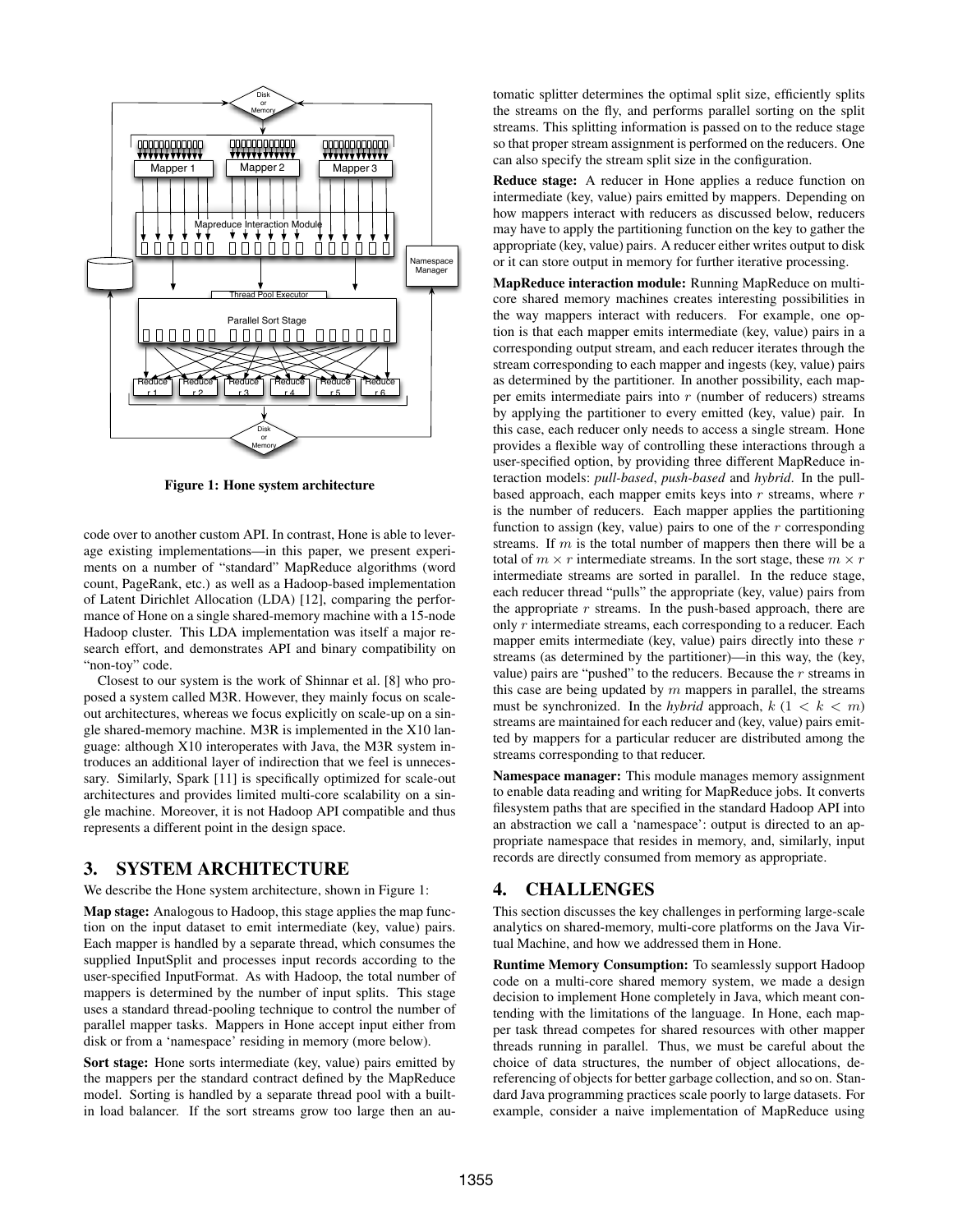Java TreeMap<String, Integer> as the underlying data structure: on a server with 128GB RAM, running word count on input with size 10% of the total RAM results in memory exhaustion. Java objects are heavyweight and it is not uncommon for some data structures to have 95% memory overhead, i.e., only 5% of the memory consumed is used for actual data.

To combat this, we extensively use primitive data structures such as byte arrays to minimize JVM-related overheads as much as possible. In the map phase, (key, value) pairs are serialized to raw bytes and in the reduce phase, new object allocations are minimized by reading pairs from byte streams using bit operations and reusing existing container objects. To the extent possible, we try to avoid using standard Java containers in favor of more efficient custom implementations.

Sorting is Expensive: For large intermediate outputs (on the order of GBs), we found sorting to be a major bottleneck. Operations such as swapping elements in a collection can be expensive, especially if an inappropriate data structure is used.

We experimented with two approaches to sorting. In the first, each thread from the thread pool handles both mapper execution and sorting of intermediate pairs. In the second, mapper execution and sorting are handled by two separate thread pools. We ultimately adopted the second, decoupled approach (note that this is orthogonal to the push/pull/hybrid models described above). Our decoupled design was selected based on several factors:

- The optimal thread pool size mainly depends on: (a) number of available cores in the machine, (b) size of the data each thread will handle, and (c) skew in the data distribution among the threads. The decoupled approach helps Hone automatically configure thread pool size based on these considerations. This helps the system be robust enough to handle data skew at the intermediate stage across different applications.
- The decoupled approach helps the garbage collector clean up the memory used by the map stage before starting the sort stage. This reduces the variance in overall execution time.
- Assignment of mapper with sorting to a thread may cause increased memory consumption of that thread. Stressing a thread in terms of both processing and memory may affect other threads by starving them for thread-level shared resources. Hence, it is better to decouple processing- and memory-intensive elements into separate threads.

Hone implements a custom quick sort solution that works solely with byte arrays. The main idea is to store all the intermediate (key, value) pairs in a byte array, and to create an offset byte array on the fly that records offset information corresponding to data in the raw data byte array. Once mapper output is stored in these data and offset byte arrays, quick sort is applied. Offsets are read from the offset array and data is read using bit operations, depending on the data type (so as to avoid object materialization whenever possible). Data items are compared with each other, but only offset bytes are swapped. In most cases, the size of the offset byte array is much smaller than the size of the data byte array, and therefore it is much more efficient to perform swapping operations on the offset byte array instead of the data byte array. The cost of swapping offsets is further reduced by swapping only the non-zero bytes in the offset array, as opposed to the entire four-byte span that comprises the entire offset.

Disk-Based Readers and Writers: In developing a MapReduce implementation for shared-memory machines that is API and binary compatible with standard (distributed) Hadoop, one major challenge is that Hadoop application code typically makes extensive use

of disk-based readers (RecordReader) and writers (RecordWriter). The simplest way to avoid disk-based reading and writing overhead is to provide a parallel set of APIs that read/write from memory and then change the Hadoop user application code to use these new APIs. This is not a desirable approach in our case, as we wish to maintain compatibility with the existing Hadoop API.

Instead, we introduce the notion of a *namespace*, which is a dedicated part of memory where data is stored. Application code can access namespaces through the Job object to read input and store output. To maintain compatibility of our API with Hadoop's API, we provide efficient in-memory alternatives for existing FileReader and FileWriter Hadoop classes (these lower-level abstractions do not require swapping RecordReader and RecordWriter classes in the user's application code). Via these implementations, filesystem paths in the user's application code are automatically and transparently converted to appropriate namespaces; all reads and writes are redirected to these namespaces, bypassing disk.

Support for Iteration: Iterative MapReduce algorithms, where a sequence of MapReduce jobs are chained together such that the output of the previous reducers serves as input to the next mappers, are a well-known weakness of Hadoop and have been previously studied [1]. Since many interesting algorithms are iterative in nature (e.g., PageRank, LDA), this is an important problem to address. The primary issue with Hadoop implementations is that reducer output at each iteration *must* be serialized to disk, only to be immediately read by mappers at the next iteration. Of course, serializing serves the role of checkpointing and provides fault tolerance, but since Hadoop algorithms are forced to do this *every* iteration, there is no way to trade off fault tolerance for performance.

In Hone, all of these issues go away, since intermediate data reside in memory at the end of each iteration. The choice to serialize data to disk can be made independently by the developer. Thus, Hone provides natural support for iterative MapReduce algorithms.

To provide a bit more detail: typically, in an iterative algorithm, there is a "driver program" that sets up the MapReduce job for each iteration, checks for convergence, and decides if another iteration is necessary. Convergence checks are usually performed by reading reducer output (i.e., files on HDFS). In Hone, this is transparently handled by our notion of namespaces, since HDFS paths map (without programmer intervention) to in-memory buffers. Thus, existing Hadoop code continues to run unmodified.

# 5. EXPERIMENTAL RESULTS

We developed Hone completely from scratch in Java. The results presented here used the pull-based approach in shuffling data from mappers to reducers, with the thread pool size set to 16. The Hone experiments were performed on a server with dual Intel Xeon quadcore processors (E5620 2.4 GHz) and 128 GB RAM. We compared Hone against two setups: 1) a standard distributed Hadoop cluster and 2) Hadoop running in pseudo-distributed mode (PDM). The cluster configuration is as follows: 15 compute nodes, each of which has two quad core Xeon E5520 processors, 24 GB RAM, and three 2 TB disks. The PDM experiments were run on exactly the same machine as Hone. In PDM, Hadoop runs all daemons in separate processes; we set the configuration parameters for the maximum allowable in-memory buffer sizes to ensure as fair a comparison as possible, but note that Hadoop buffer sizes are limited to 32-bit integers. In both the distributed and PDM cases, we ran Cloudera's distribution of Hadoop (CDH4).

Here we present comparison results on five applications, each with three different dataset sizes. For the word count (WC) and inverted indexing (II) applications, we used subsets of English Wiki-